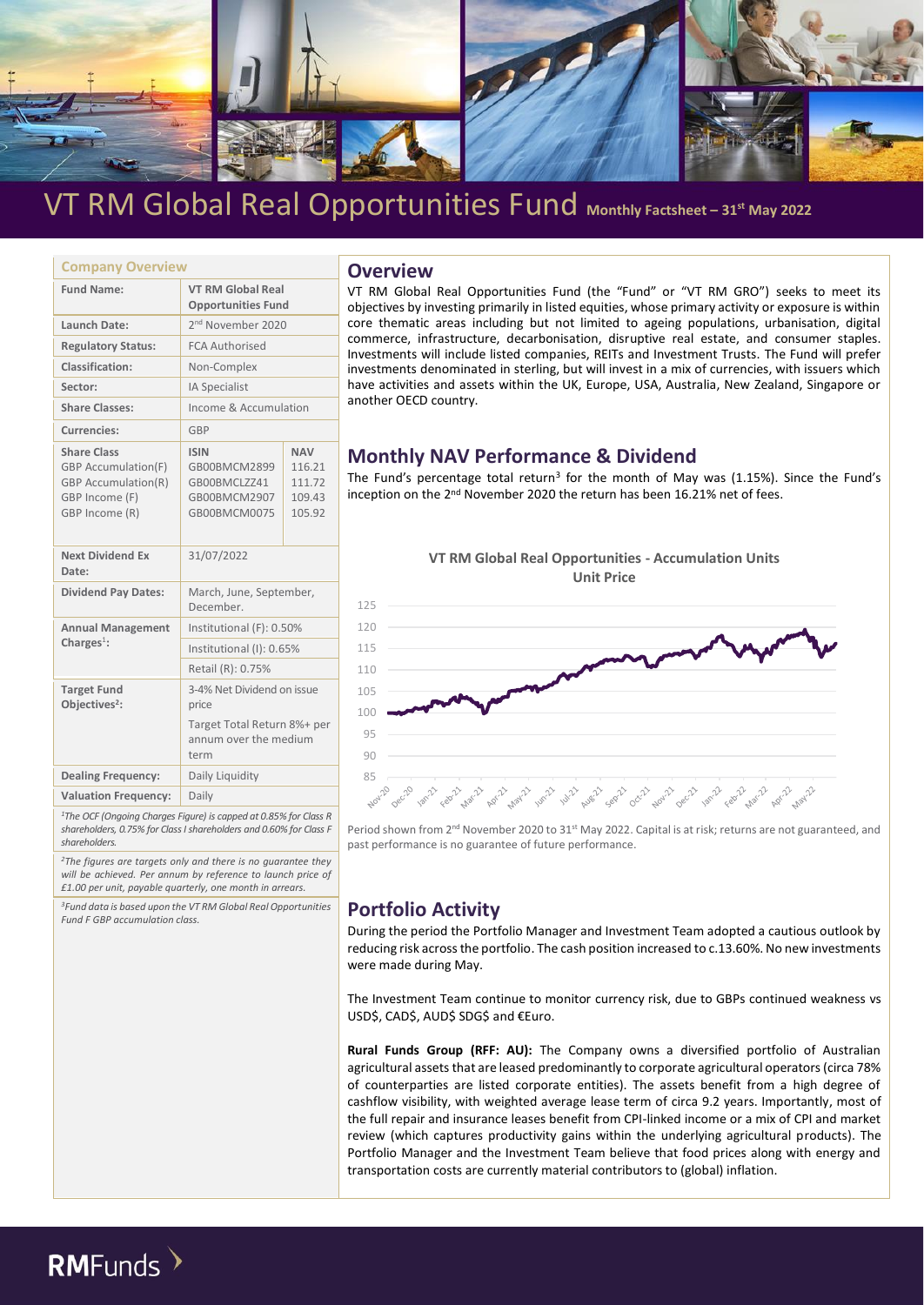#### **Advisory & Administration**

**ACD** Valu-Trac Investment Management LTD

**Investment Manager**

RM Capital Markets Limited, 7 Castle Street, Edinburgh EH2 3AH

#### **Portfolio Managers**

**Pietro Nicholls** Investment Management +44 (0) 20 3697 1768 Pietro.Nicholls@rm-funds.co.uk.co.uk

#### **Sales & Distribution**

**James Satterthwaite** Sales & Distribution +44 (0) 131 603 7068 James.Satterthwaite@rm-funds.co.uk.co.uk

#### **David Watts**

Sales & Distribution +44 (0) 131 603 7064 David.Watts@rm-funds.co.uk

#### **Dealing**

**Valu-Trac** Dealing +44 (0) 1343 880 344 rmfunds@valu-trac.com

*The prospectus, KIID, and Investment Updates can be found on our website[. www.rm-funds.co.uk](http://www.rm-funds.co.uk/)*

**Platforms** Ascentric Aviva Elevate FNZ Hargreaves Lansdown Standard Life Transact *If your platform is not listed, please contact our distribution team or Valu-Trac directly.*

### **Market Commentary**

During May markets remained cautious. Equities were broadly unchanged over the period, with the S&P500 down -0.56%, the FTSE 100 +0.67% and the Eurostoxx 50 +1.52%. Shifting focus to fixed income, the Bloomberg Barclays aggregate bond index was firmer, ending the period up +0.81%. HY credit insurance, however, was slightly more expensive, whilst IG was largely unchanged.

The Portfolio Managers remain of the view that the market is data dependent, with inflation the key data point occupying the attention of central bankers and law makers alike. The proprietary macro analytical tools available to the Investment Team indicate the real rate of inflation in the US is closer to 10% for the month of May – a data point wide of the market's expectations (survey 8.2-8.3%) will likely result in increased market volatility, spread widening across credit, equity risk-off and government bonds gyrating between rates shifting higher and risk-off as recessionary fears increase.

The Investment Team are focused on generating attractive risk-adjusted returns, through proactive risk management, reducing volatility where possible, and achieving the fund's investment objectives.



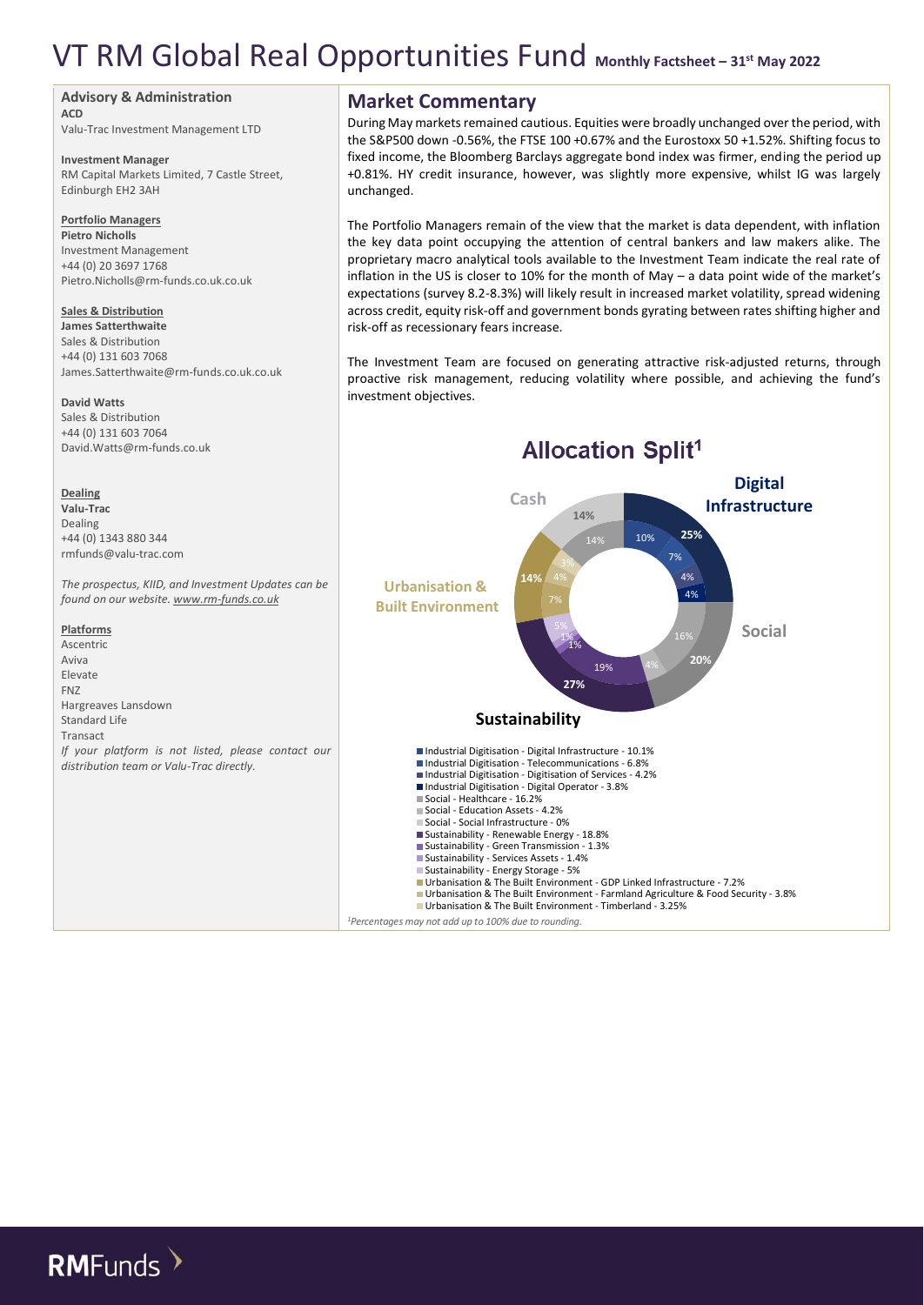| NAV & Dividend History - 2022        |                          |                          |                          |                          |                          |                          |                          |                          |                          |                          |                          |                          |                          |
|--------------------------------------|--------------------------|--------------------------|--------------------------|--------------------------|--------------------------|--------------------------|--------------------------|--------------------------|--------------------------|--------------------------|--------------------------|--------------------------|--------------------------|
|                                      | Jan                      | Feb                      | Mar                      | Apr                      | May                      | Jun                      | Jul                      | Aug                      | Sep                      | Oct                      | Nov                      | Dec                      | <b>YTD</b>               |
| Dividends $p^{(1)}$                  | 1.2190                   | $\overline{\phantom{a}}$ | $\overline{\phantom{a}}$ | 1.3198                   | $\sim$                   |                          |                          |                          |                          |                          |                          |                          | 2.54 <sub>p</sub>        |
| NAV <sup>(2)</sup>                   | 114.44                   | 114.01                   | 117.74                   | 117.56                   | 116.21                   |                          |                          |                          |                          |                          |                          |                          | ۰.                       |
| NAV monthly<br>return <sup>(2)</sup> | (2.82%)                  | (0.37%)                  | 3.27%                    | $(0.16\%)$               | (1.15%)                  |                          |                          |                          |                          |                          |                          |                          | (1.32%)                  |
| NAV & Dividend History - 2021        |                          |                          |                          |                          |                          |                          |                          |                          |                          |                          |                          |                          |                          |
|                                      | Jan                      | Feb                      | Mar                      | Apr                      | May                      | Jun                      | Jul                      | Aug                      | Sep                      | Oct                      | Nov                      | Dec                      | <b>YTD</b>               |
| Dividends $p^{(1)}$                  | 0.8885                   | $\overline{\phantom{a}}$ | $\overline{\phantom{a}}$ | 1.0277                   | $\overline{\phantom{a}}$ | $\overline{\phantom{a}}$ | 1.2075                   | $\overline{\phantom{a}}$ | $\overline{\phantom{a}}$ | 0.8283                   | $\overline{\phantom{a}}$ | $\overline{\phantom{a}}$ | 3.95 <sub>p</sub>        |
| NAV <sup>(2)</sup>                   | 102.73                   | 101.52                   | 103.72                   | 106.04                   | 106.48                   | 108.88                   | 111.44                   | 112.62                   | 111.59                   | 113.65                   | 113.54                   | 117.76                   | ٠                        |
| NAV monthly<br>return <sup>(2)</sup> | 0.25%                    | (1.18%)                  | 2.17%                    | 2.24%                    | 0.41%                    | 2.25%                    | 2.35%                    | 1.06%                    | $(0.91\%)$               | 1.84%                    | $(0.10\%)$               | 3.72%                    | 14.92%                   |
| NAV & Dividend History - 2020        |                          |                          |                          |                          |                          |                          |                          |                          |                          |                          |                          |                          |                          |
|                                      | Jan                      | Feb                      | Mar                      | Apr                      | May                      | Jun                      | Jul                      | Aug                      | Sep                      | Oct                      | Nov                      | Dec                      | <b>YTD</b>               |
| Dividends $p^{(1)}$                  | $\overline{\phantom{a}}$ | $\overline{\phantom{a}}$ | $\overline{\phantom{a}}$ | $\overline{\phantom{a}}$ | $\overline{\phantom{a}}$ | $\overline{\phantom{a}}$ | $\overline{\phantom{a}}$ | $\overline{\phantom{a}}$ | $\overline{\phantom{a}}$ | $\overline{\phantom{a}}$ | ٠                        | $\overline{\phantom{a}}$ | ٠                        |
| NAV <sup>(2)</sup>                   | $\overline{\phantom{a}}$ | $\overline{\phantom{a}}$ | $\overline{\phantom{a}}$ | $\overline{\phantom{a}}$ | $\overline{\phantom{a}}$ | ٠                        | $\overline{\phantom{a}}$ | $\overline{\phantom{a}}$ | $\overline{\phantom{a}}$ | $\overline{\phantom{a}}$ | 100.49                   | 102.47                   | $\overline{\phantom{a}}$ |
| NAV monthly<br>return <sup>(2)</sup> |                          |                          |                          |                          |                          |                          |                          |                          |                          |                          | 0.51%                    | 1.95%                    | 2.47%                    |

(1) F GBP Income Class 2) F GBP Accumulation

*Capital is at risk; returns are not guaranteed, and past performance is no guarantee of future performance.*

| <b>Position</b>                             | <b>Sector Classification</b>                                                | % of the Portfolio |
|---------------------------------------------|-----------------------------------------------------------------------------|--------------------|
| Foresight Solar Fund Ltd                    | Sustainability - Renewable Energy                                           | 5.8%               |
| Gore Street Energy Storage Fund PLC/The     | Sustainability - Energy Storage                                             | 5.0%               |
| Fund                                        |                                                                             |                    |
| Target Healthcare REIT PLC                  | Social - Healthcare                                                         | 4.3%               |
| Charter Hall Social Infrastructure REIT     | Social - Education Assets                                                   | 4.2%               |
| Sienna Senior Living Inc                    | Social - Healthcare                                                         | 4.2%               |
| Renewables Infrastructure Group Ltd/The     | Sustainability - Renewable Energy                                           | 3.9%               |
| <b>Eutelsat Communications SA</b>           | Industrial Digitisation - Digital Operator*                                 | 3.8%               |
| Vodafone Group PLC                          | Industrial Digitisation - Telecommunications                                | 3.7%               |
| Dexus Convenience Retail REIT               | Urbanisation & The Built Environment - GDP Linked Infrastructure            | 3.7%               |
| TransAlta Renewables Inc                    | Sustainability - Renewable Energy                                           | 3.5%               |
| NextEnergy Solar Fund Ltd                   | Sustainability - Renewable Energy                                           | 3.5%               |
| Weyerhaeuser Co                             | Urbanisation & The Built Environment - Timberland                           | 3.2%               |
| Orange SA                                   | Industrial Digitisation - Telecommunications                                | 3.1%               |
| NorthWest Healthcare Properties Real Estate | Social - Healthcare                                                         | 3.0%               |
| <b>Investment Trust</b>                     |                                                                             |                    |
| Digital Core REIT Management Pte Ltd        | Industrial Digitisation - Digital Infrastructure                            | 2.5%               |
| Iron Mountain Inc                           | Industrial Digitisation - Digital Infrastructure                            | 2.5%               |
| <b>Rural Funds Group</b>                    | Urbanisation & The Built Environment - Farmland Agriculture & Food Security | 2.4%               |
| <b>Medical Properties Trust Inc</b>         | Social - Healthcare                                                         | 2.4%               |
| <b>Physicians Realty Trust</b>              | Social - Healthcare                                                         | 2.4%               |
| Waypoint REIT Ltd                           | Urbanisation & The Built Environment - GDP Linked Infrastructure            | 2.2%               |
| JLEN Environmental Assets Group Ltd         | Sustainability - Renewable Energy                                           | 2.0%               |
| <b>Foresight Group Holdings</b>             |                                                                             |                    |
| Mastercard Inc                              | Industrial Digitisation - Digitisation of Services                          | 1.7%               |
| Crown Castle International Corp             | Industrial Digitisation - Digital Infrastructure                            | 1.6%               |
| Amazon.com Inc                              | Industrial Digitisation - Digitisation of Services                          | 1.5%               |
| Uniti Group Inc                             | Industrial Digitisation - Digital Infrastructure                            | 1.5%               |
| Global Ship Lease Inc                       | <b>Sustainability - Services Assets</b>                                     | 1.4%               |
| Shopping Centres Australasia Property Group | Urbanisation & The Built Environment - Farmland Agriculture & Food Security | 1.4%               |
| Public Service Enterprise Group Inc         | Sustainability - Green Transmission                                         | 1.3%               |
| Cordiant Digital Infrastructure Ltd/Fund    | Industrial Digitisation - Digital Infrastructure                            | 1.3%               |
| <b>Taylor Maritime Investments Ltd</b>      | Urbanisation & The Built Environment - GDP Linked Infrastructure            | 1.3%               |
| Postal Realty Trust Inc                     | Industrial Digitisation - Digitisation of Services                          | 1.0%               |
| Digital Telecommunications Infrastructure   | Industrial Digitisation - Digital Infrastructure                            | 0.8%               |
| Fund                                        |                                                                             |                    |
| <b>Restricted Cash</b>                      |                                                                             | 0.1%               |
| <b>Unrestricted Cash</b>                    |                                                                             | 13.6%              |